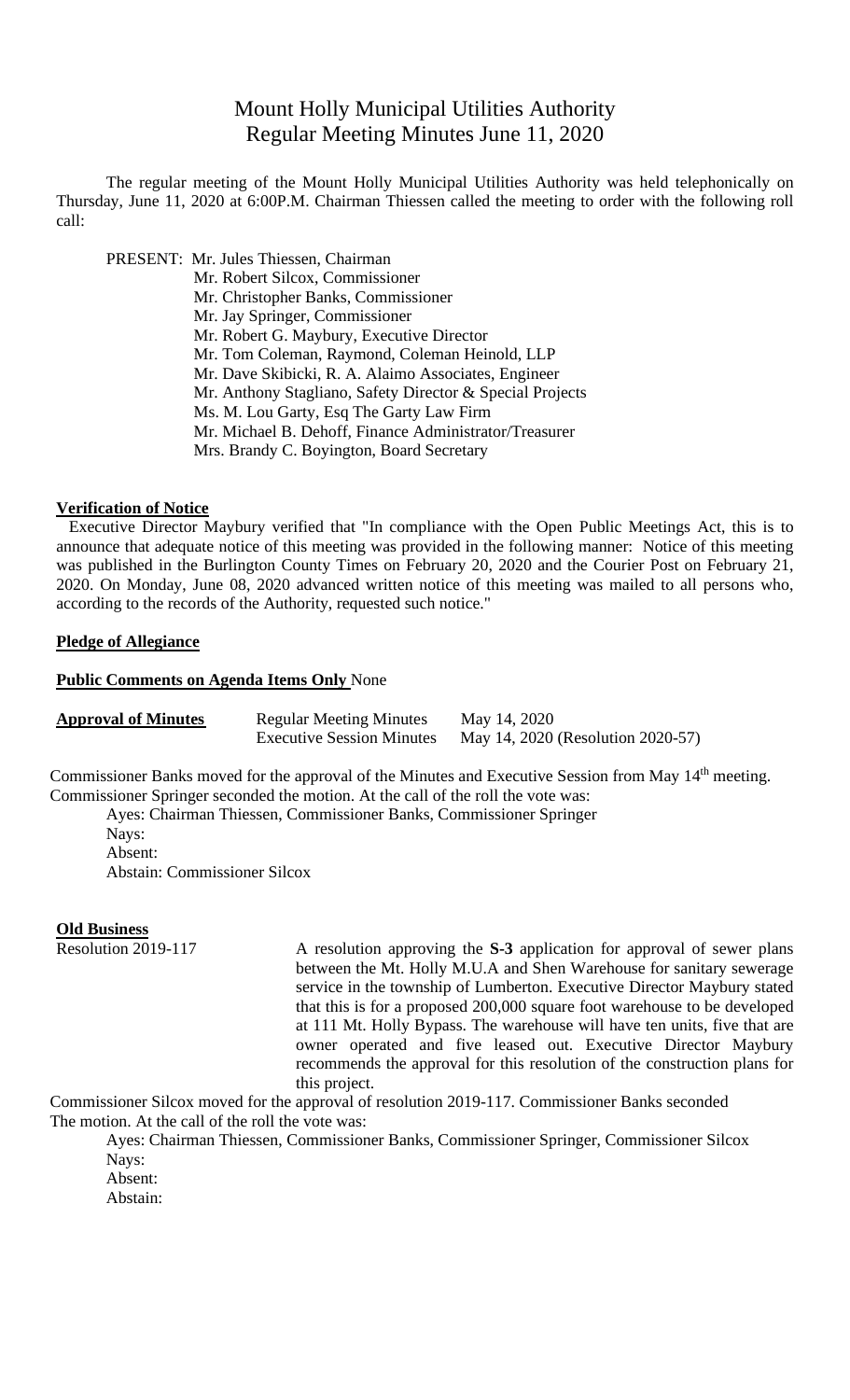Resolution 2020-61 A resolution of the Mt. Holly MUA authorizing a purchase of 6500-gallon storage tank through the non-fair and open process. Executive Director Maybury stated this is for a tank approximately 6500 gallons to be used with the Authority's PAA disinfecting chemical. The purchase is under a non-fair and open process. The Authority staff did get competitive pricing quotes and this purchase will be under thirty thousand dollars. This purchase has been budgeted and this resolution is recommended for approval. Commissioner Silcox moved for the approval of resolution 2020-61. Commissioner Banks seconded The motion. At the call of the roll the vote was: Ayes: Chairman Thiessen, Commissioner Banks, Commissioner Springer, Commissioner Silcox Nays: Absent: Abstain: Resolution 2020-62 A resolution awarding contract #2020-10 for Auditor. Executive Director Maybury stated this is for the Authority's annual auditor appointment. The previous year Brent Lee has been the Authority's Auditor and it is recommended to award contract #2020-10 again to Brent Lee. Commissioner Silcox moved for the approval of resolution 2020-62. Commissioner Springer seconded The motion. At the call of the roll the vote was: Ayes: Chairman Thiessen, Commissioner Banks, Commissioner Springer, Commissioner Silcox Nays: Absent: Abstain: Resolution 2020-63 A resolution awarding contract #2020-11 for purchase of a Vactor Truck. Executive Director Maybury stated this for a purchase of a replacement Vactor Truck which the Authority's collection system uses for sewer line maintenance. The Authority's current Vactor truck is approximately 15 years old. The existing vehicle will be utilized as a secondary vehicle and also for a variety of uses at the treatment facilities. The purchase of new Vactor truck is expensive, but it is required for proper preventive maintenance and this purchase is recommended for approval. Commissioner Silcox moved for the approval of resolution 2020-63. Commissioner Banks seconded The motion. At the call of the roll the vote was: Ayes: Chairman Thiessen, Commissioner Banks, Commissioner Springer, Commissioner Silcox Nays: Absent: Abstain:

Resolution 2020-64 A resolution authorizing advertisement of request for proposal (RFP) for Certified Environmental Laboratory Testing Services (5-year contract)

Commissioner Silcox moved for the approval of resolution 2020-64. Commissioner Springer seconded The motion. At the call of the roll the vote was:

Ayes: Chairman Thiessen, Commissioner Banks, Commissioner Springer, Commissioner Silcox Nays: Absent:

Abstain:

### **Consent Agenda**:

\*

"All items listed with an asterisk (\*) are considered routine by the Authority and will be enacted by one motion. Should a Commissioner wish to discuss a consent agenda item separately, that item can be removed from the consent agenda and considered in its normal sequence."

\***Resolution 2020-58** A resolution approving the operating expenses for the month of May 2020.

\***Resolution 2020-59** A resolution approving the sewer refunds for the month of May 2020.

\***Resolution 2020-60** A resolution approving the expenditures for the month of May 2020 from the improvement replacement fund.